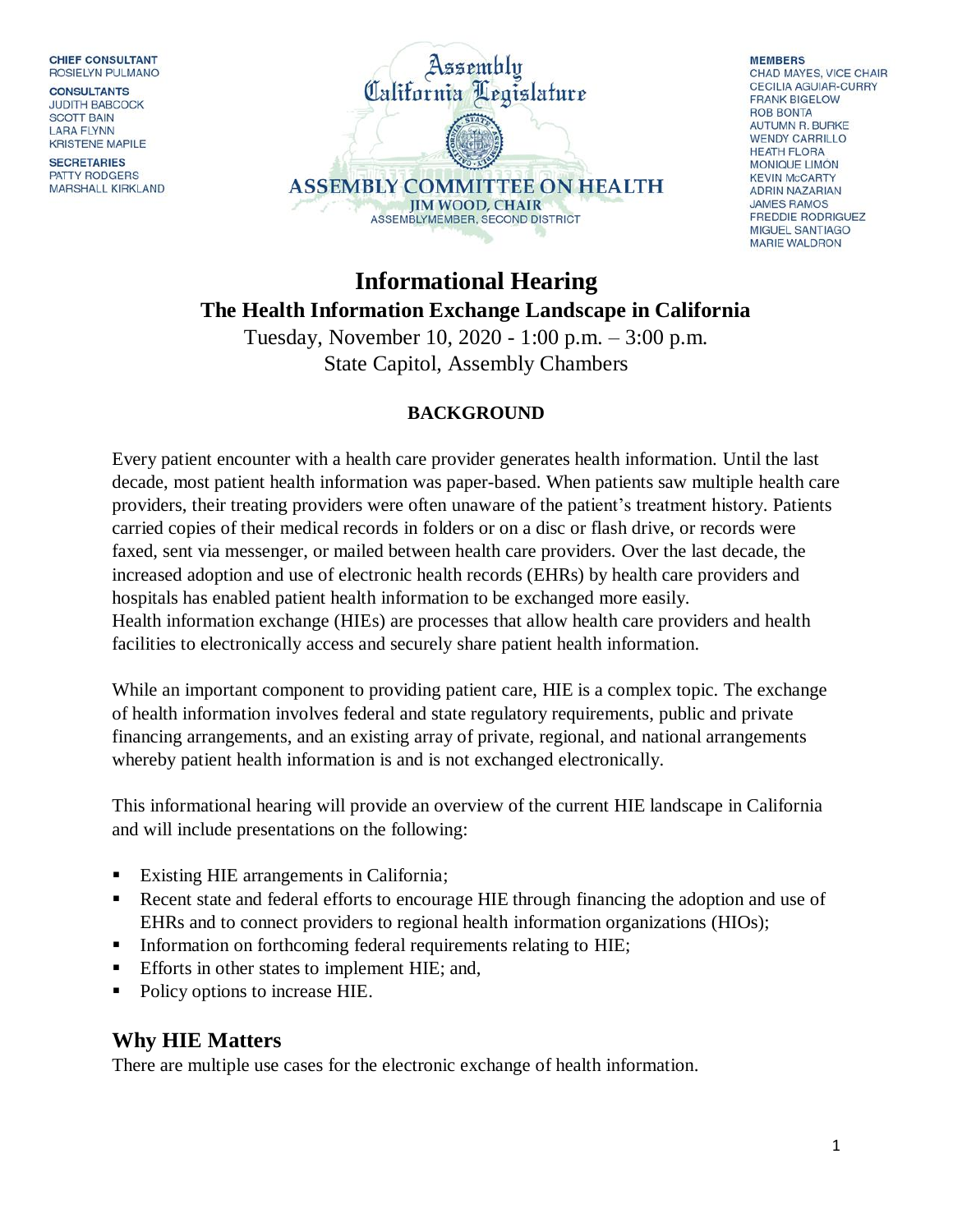- **Patients**. Nationally, 81% of individuals went to a health care provider at least once within the past year. Overall, 32% of individuals who went to a doctor in the past 12 months reported experiencing a gap in information exchange. For example, about one in 20 individuals who had been to the physician last year reported having to redo a test or procedure because their prior data was unavailable, and about one in five individuals had to bring prior test results to an appointment.<sup>i</sup> For patients, real-time data sharing of patient health information can reduce duplicative services (such as laboratory results and imaging), prevent adverse drug reactions and medication errors, and reduce the administrative burden on patients of maintaining paper copies of their medical history.
- **Health Care Providers**. A *New England Journal of Medicine* study found that Americans with multiple chronic conditions see up to 16 different physicians in a single year, and a typical Medicare beneficiary sees up to seven health care providers in a year.<sup>ii</sup> The typical primary care physician has to coordinate services with 229 other physicians working in 117 practices.<sup>iii</sup> Access to real-time patient information informs a treating provider to be aware of prior diagnoses and treatments provided by other health care providers. The exchange of health information improves patient care because it brings information about the patient, regardless of where care or services have previously been delivered, to the patient's treating health care provider in order to better inform and coordinate care delivery. Similar to the benefit for patients, clinicians with information from other care settings can avoid ordering duplicative tests and procedures, identify and address gaps in care, practice team-based care, avoid medication and other errors, and improve care coordination.
- **Payors and Integrated Delivery Systems**. For health plans and organized delivery systems such as medical groups and independent practice associations responsible for the care of a patient under a risk-sharing or capitated payment arrangement, real-time data is a necessary component to coordinate care, reduce emergency department usage and costs, reduce hospital readmissions, manage costs, and improve quality.
- **States**. Access to real-time patient data enables a state to detect and respond to disease outbreaks and public health threats, monitor population health, identify areas of the state needing increased system capacity to address a spike in expected health care utilization, assess the effectiveness of various treatments, and monitor the safety of medical products. According to the Centers for Disease Control and Prevention (CDC), health information sources, such as EHRs, HIEs, vital records, immunization information systems, syndromic surveillance systems and other public health databases, can provide critically important data about specific population health needs and effective interventions to practitioners responsible for addressing public health and patient care.<sup>iv</sup>

## **How Health Information Is Exchanged Electronically in California**

California has a decentralized approach to HIE, with no state-established or designated HIO that acts a central depository for patient health information. Instead, California has more than a dozen locally established regional non-profit HIOs (described further below) that serve a county or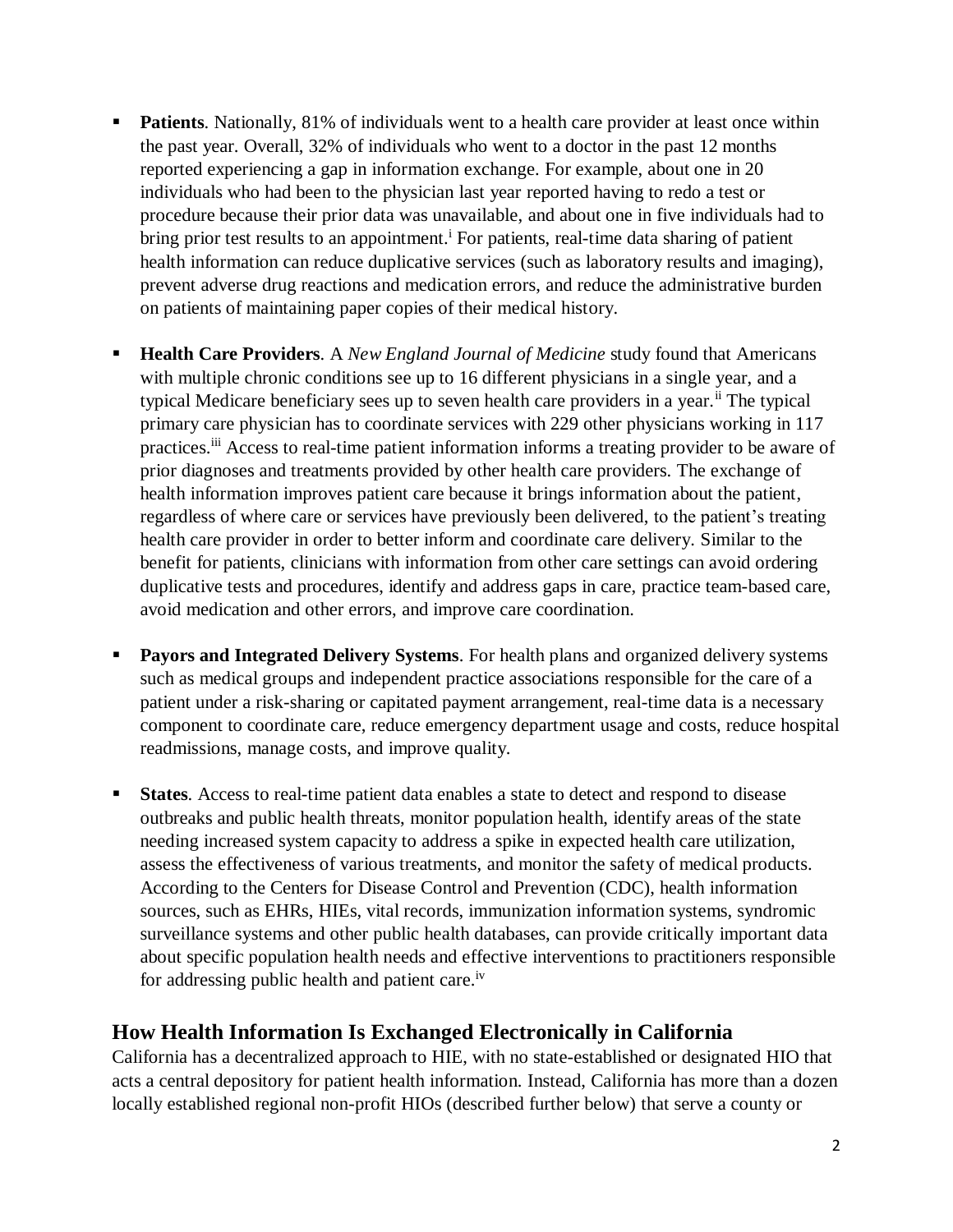multiple counties, and there is no state law or requirement that providers and payors submit information to or participate in data exchange with such entities.

In addition to regional HIOs, health care providers exchange patient health information through use of common EHRs (such as Epic Care Everywhere) and through different national networks. Health information can be exchanged by querying a HIO the provider belongs to, a national network, or an EHR that connects with a common EHR used by other providers to search and discover ("pull") information on a patient. Patient health information can also be delivered ("pushed") to a heath care provider who subscribes to alerts from an HIO or the provider's EHR, such as admission or discharge from a hospital or laboratory results. The health information that is exchanged can also be provided and presented in different forms. For example, query-based exchanges can produce voluminous portable document formats or PDFs of patient records, while other methods of exchange involve presenting the data in more usable format, and integrating the patient health information directly into the health care provider's EHR.

In January 2019, the California HealthCare Foundation's (CHCF) published "Promise and Pitfalls: A Look at California's Regional Health Information Organizations" (CHCF report), which describes some of the major HIE models in California as follows:

- **a. Regional HIOs**. Regional HIOs are non-profit entities that serve defined geographical regions, ranging from a single county to an entire state that are open to any health care providers that serve patients in a region, regardless of its business affiliations or choice of EHR vendors. The CHCF report indicates the state's nine largest regional HIOs support exchange in 35 of 58 counties in California, representing approximately 22 million of the state's 40 million residents:
	- Central Coast Health Connect
	- Central Valley HIO
	- Inland Empire HIO
	- **Los Angeles Network for Enhanced Services**
	- **North Coast Health Improvement and Information Network**
	- Orange County Partnership Regional Health Information Organization
	- Redwood MedNet
	- SacValley MedShare
	- San Diego Health Connect
	- **San Joaquin Community HIE**
	- **San Mateo County Connected Care**
	- **Santa Cruz Health Information Organization**
- **b. Enterprise or Private Exchanges**. Large hospital and health systems have systemspecific HIEs, commonly referred to as "enterprise health information exchanges." An enterprise HIO is built specifically to meet both the financial and clinical objectives of a distinct business entity such as a hospital system, independent physician association,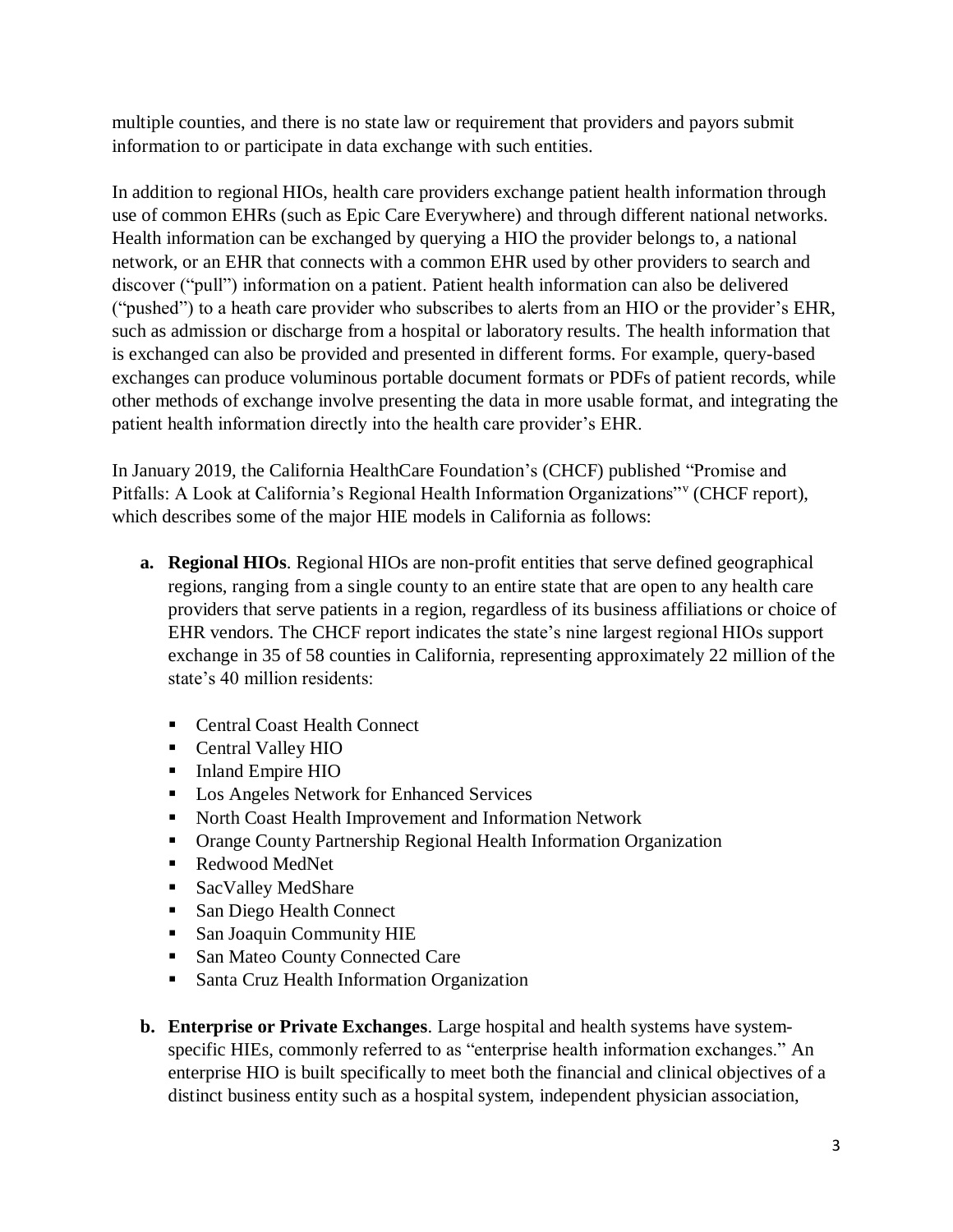integrated delivery network, or accountable care organization. While these HIOs can include many different participants, such as hospitals, clinics, laboratories, and even payers, they are typically open only to organizations contractually partnered with the business entity that built the HIO. According to the CHCF publication, examples of enterprise or private HIOs in California include those operated by Kaiser Permanente, Sharp HealthCare, Dignity Health, and Monarch HealthCare.

- **c. EHR Systems that Enable Data Exchange**. A single EHR system with widespread adoption in a particular region or across a health care delivery network that contains robust data-exchange features can act in some ways like an HIO. Data exchanged through the EHR has the advantage of always being integrated directly into the EHR of health care providers using that EHR vendor. Provider organizations can also import patient records from other health care providers and facilities that use the same EHR and have enabled its data-exchange features. According to the CHCF report, the most prominent example in the state is Epic and its Epic Care Everywhere network. The Epic EHR is widely used in California by many hospital systems (Sutter, Providence, Memorial Care), academic medical centers (e.g., Stanford, University of California hospitals), integrated delivery systems (Kaiser Permanente, Scripps Health, Cedars-Sinai), and community clinic networks (Oregon Community Health Information Network).
- **d. National Vendor-Sponsored**. This type of HIO is funded and operated by a consortium of commercial vendors with the shared goal of enabling interoperability<sup>1</sup> among their respective health information technology (HIT) products, such as EHRs. Access to the network is typically tightly integrated into each vendor's respective HIT product and available to its customers with minimal custom development or configuration. Because these networks' members tend to be EHR vendors, they present benefits (data integrated directly into the EHR) and challenges (less robust features, inability to access data from facilities that have not joined the network or use a nonmember EHR) similar to the aforementioned individual EHRs offering HIO-like exchange. According to the CHCF report, examples of national vendor-sponsored HIOs include Carequality, whose network is available to users of Epic, athenahealth, eClinicalWorks, and NextGen Healthcare EHRs; CommonWell Health Alliance, whose network is available to users of Cerner, Meditech, Evident, athena-health, eClinicalWorks, and Greenway Health EHRs; and DirectTrust.
- **e. HIOs that Connect HIOs.** These HIOs serve as "gateways" between other existing networks including enterprise HIOs and regional HIOs and provide services to normalize searches for and delivery of patient data across distinct HIOs which may have differing data formats and standards. According to the CHCF report, an example of such an HIO is eHealth Exchange.

 $\overline{a}$ 

<sup>&</sup>lt;sup>1</sup> Interoperable or interoperability is defined as the ability of a system to exchange electronic health information with and use electronic health information from other systems without special effort on the part of the user.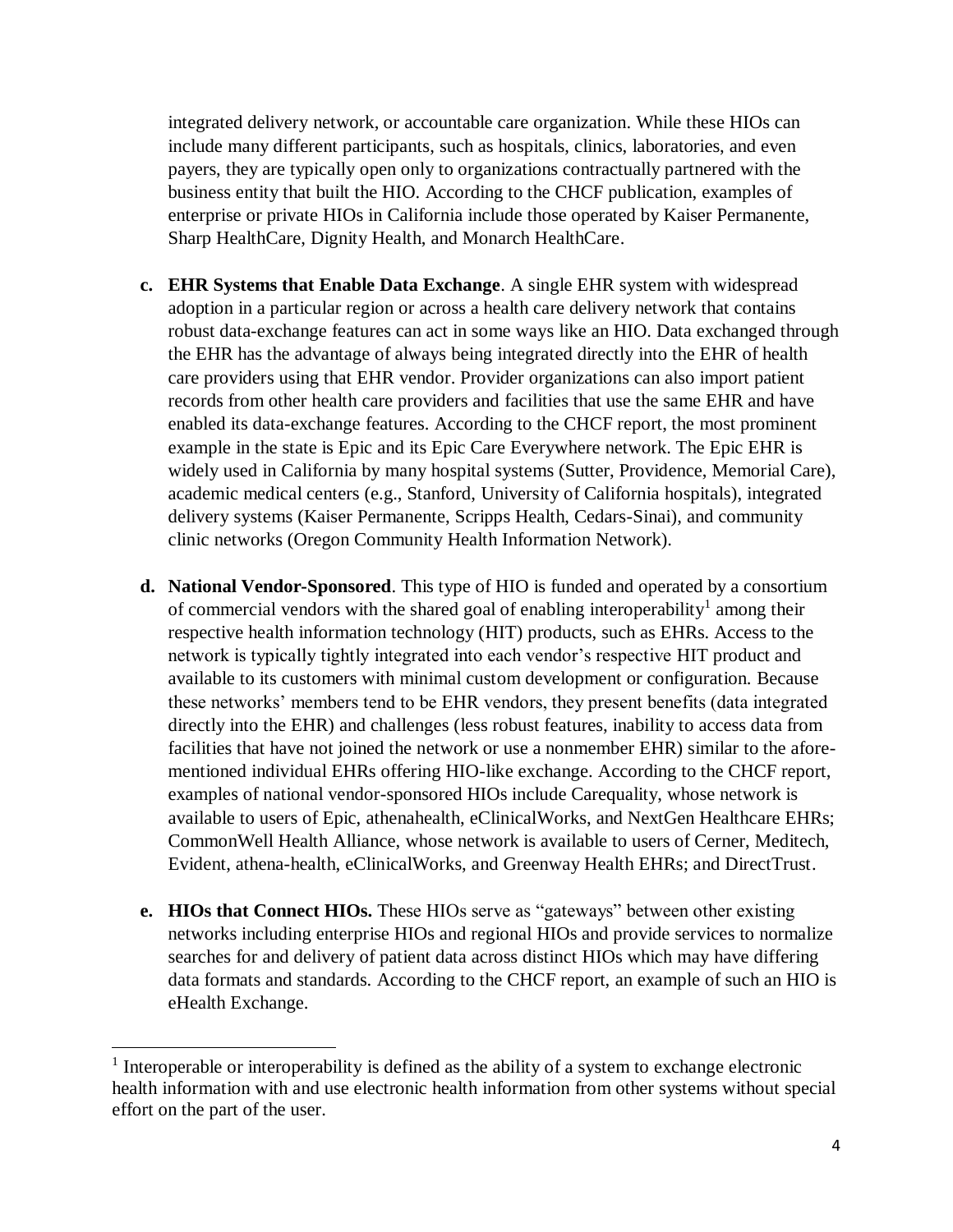**f. Niche Commercial Data-Exchange Services**. There are several companies that provide specific data-exchange services focusing on a particular aspect of care, such as the sharing of controlled substance prescribing data across hospital emergency departments or the sharing of hospital admission, discharge and transfer information with community providers. According to the CHCF report, examples of these entities include Collective Medical Technologies, ACT.dm, and Vynca.

A distinguishing feature between the different models is whether data is physically aggregated and managed and centrally stored (referred to as a centralized model) versus a federated model, where data is stored and managed by a distributed network of members of the HIO, versus a hybrid model, which is similar to a federated model but where some patient data (such as patient identity and record-locators services) are centralized.

## **Barriers to Health Information Exchange**

One of the barriers to HIE is the United States' fragmented health care financing and delivery system involving multiple payors, state and federal administering departments, and competing and independent providers, systems, and networks. Because most payments are volume-based instead of outcomes or value-based, there is little financial incentive (referred to as a "business case") to share information across settings to reduce costs or improve the quality of care, vi and there are business incentives that work against interoperability (for example, the loss of patients to competing health care providers, systems or plans, the cost of EHR systems, and the subscription cost of joining an HIO). In addition, providers with existing enterprise HIOs may not see a business case for joining a regional HIO.

In addition, there is currently no national or California-specific unique patient identifier that would increase data matching for HIE to avoid the creation of duplicative records for a single patient or to prevent the records for different patients from being mistakenly combined.<sup>vii</sup> Patient record matching is the process of comparing patient information in different health records to determine if the records refer to the same patient. Inaccurate, incomplete, or inconsistently formatted data can make record-matching difficult.

Finally, a barrier to HIE are the additional federal regulatory patient consent requirements that apply to patients receiving care for a substance use disorder (SUD) in a federally assisted programviii and state law requirements that require patient consent for sharing some patient mental health information.<sup>ix</sup>

## **Gaps in Current Health Information Exchange System**

Despite increases in the use of EHRs and the availability of HIE through regional HIOs, EHR vendors, and national data sharing networks, gaps in the exchange of health information exist. There are areas of the state with no HIO, limited participation by hospitals and other providers in regional HIOs, and providers (such as skilled nursing facilities<sup>x</sup>) with less robust rates of adoption of EHRs. Data that is reported directly to the states also unavailable (such as immunizations or laboratory test results) on a real-time basis to treating health care providers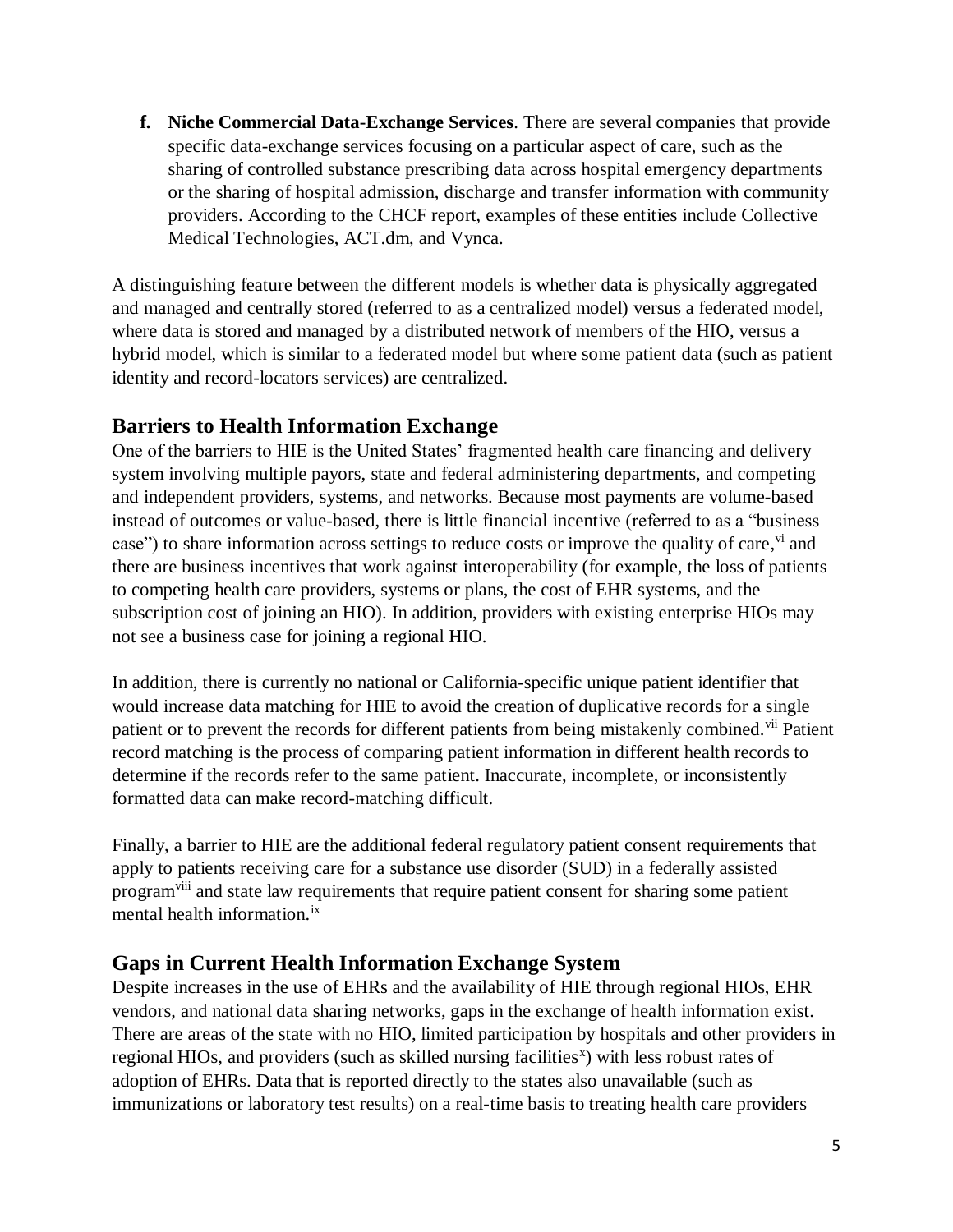when those services are performed by outside entities.

In 2015, Congress declared a national objective to achieve widespread exchange of health information through interoperable certified EHR technology nationwide by December 31, 2018 through the Medicare Access and the Children's Health Insurance Program Reauthorization Act of 2015.<sup>xi</sup> The most recent data from 2017 from the federal Office of the National Coordinator for Health Information Technology (National Coordinator) in the federal Department of Health and Human Services (HHS) shows California hospitals with limited ability to send, receive, find, and integrate data from outside health care providers.

| <b>Send</b> (percentage of hospitals that electronically send patient summary of<br>care records to outside providers)                                              | 87% |
|---------------------------------------------------------------------------------------------------------------------------------------------------------------------|-----|
| <b>Receive</b> (percent of hospitals that electronically receive patient summary<br>of care records from outside providers)                                         | 78% |
| <b>Find</b> (percent of hospitals that electronically find patient health)<br>information from outside providers)                                                   | 62% |
| <b>Integrate</b> (percent of hospitals that electronically integrate patient<br>summary of care records from outside providers into an EHR without<br>manual entry) | 54% |
| <b>All domains</b>                                                                                                                                                  |     |

## **State and Federal Policy to Encourage Electronic HIE**

Patient health information is regulated under state law<sup>xii</sup> and federal law and regulation<sup>xiii</sup> not only to protect the privacy of personal health information, but also to allow information to be shared between health care providers for treatment purposes, and to incentivize the adoption of certified EHR technology that fosters health information sharing.

In 2009, President Obama signed the American Recovery and Reinvestment Act of 2009 (ARRA), which included the HITECH Act.<sup>xiv</sup> Among other provisions, the HITECH Act provides eligible hospitals and health care professionals with financial incentives through Medicare and Medicaid financing to adopt, implement and upgrade certified EHRs, and for "meaningful use" of certified EHRs.

Within state government, legislation was enacted to require the Department of Health Care Services (DHCS) to establish and administer the EHR Incentive Program.<sup>xv</sup> The Office of Health Information Technology implemented the EHR Program in October 2011. As of June 2019, the EHR Incentive Program had provided \$768 million in federal funds to 25,931 professionals and \$819 million in federal funds to 331 hospitals for adoption, implementation, and upgrade and meaningful use of EHR technology.<sup>xvi</sup> The incentive payments to California Medi-Cal professionals and hospitals exceed those of any other state.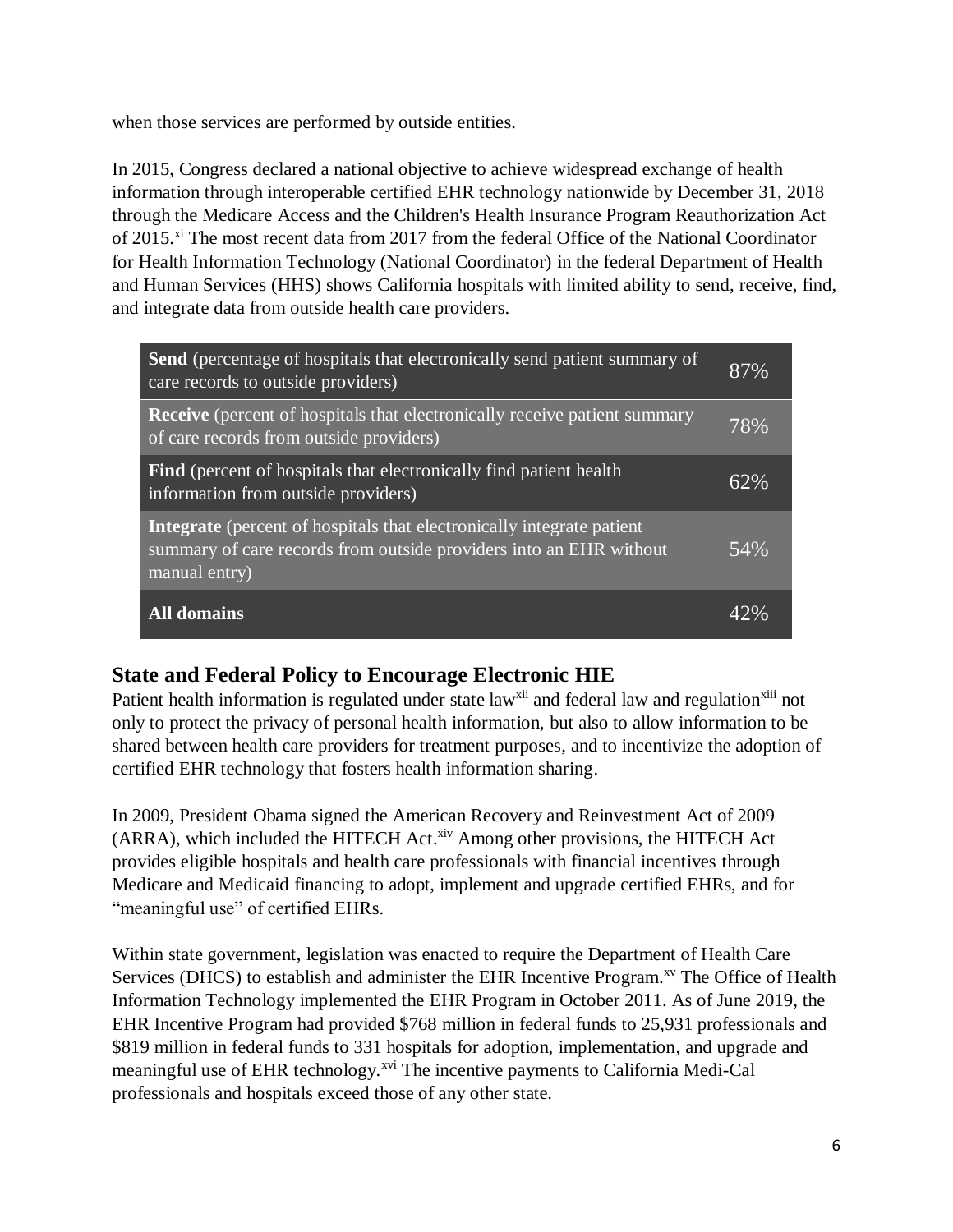Due in part to the HITECH Act, the percentage of hospitals and physicians that have shifted from paper-based records to EHRs has increased dramatically. Nationally, the use of any type of EHR system by office-based physicians increased from 18% in 2001 to 48% in 2009 and 78% in the 2013 estimates.<sup>xvii</sup> In California, as of 2017, nearly all hospitals  $(97%)$  and nearly threequarters of physicians (73%) use federally certified EHRs. In accordance with the HITECH Act, the EHR Incentive Program will distribute incentive funds through 2021 and the Centers for Medicare & Medicaid Services (CMS) has advised states that funding is available for administrative and auditing functions through September 30, 2023.<sup>xviii</sup>

In addition to the EHR Incentive Program, the California Medi-Cal HIE Onboarding Program (known as Cal-HOP) makes available \$50 million in federal funds (\$45 million) through ARRA and state funding (\$5 million) through the 2018 Budget  $Act^{\text{six}}$  to support hospital and provider practices connect with HIOs, to support modernization and development of interfaces to facilitate HIE, and to support integration with the Controlled Substance Utilization Review and Evaluation System (CURES is the state's prescription drug monitoring program, and it contains information on controlled substances dispensed).

In 2016, President Obama signed into law the 21st Century Cures Act<sup>xx</sup> (Cures Act) to further promote the adoption use of EHR technology. The Cures Act contained multiple provisions, including provisions regarding the interoperability of health records. The Cures Act requires ONC, in collaboration with other federal entities, to convene stakeholders to develop and publish on its website a trusted exchange framework and a common agreement among existing health information networks to exchange electronic health information, as steps in achieving an interoperable nationwide health information network. In addition, the Cures Act prohibits "information blocking" and contains provisions to facilitate patient access to their electronic health information by requiring the HHS Secretary to encourage partnerships between health information networks, health care providers, and other stakeholders to offer access through secure, user-friendly software. Federal regulations implementing these provisions were released in 2020 by ONC and CMS and also include a requirement that hospitals using an EHR system, as a condition of participation in the federal Medicare program, to demonstrate the ability to send notifications of a patient's admission to a hospital.<sup>xxi</sup>

The goal of the federal rules implementing the Cures Act are to drive the electronic access, exchange, and use of health information, to inject competition into the health care delivery system by addressing both technical barriers and business practices that impede the secure and appropriate sharing of data, with a central purpose of the rule being to facilitate patient access to their electronic health information on their smartphone, thereby growing a patient- and providerfacing app economy. For example, health information technology developers are required to publish application programming interfaces (APIs) that allow health information to be securely accessed, exchanged, and used "without special effort." The goal of establishing common standards for third-party app developers was to foster competition by preventing patients and app developers from being bound to particular clinicians or products. The rules also include requirements that certified HIT developers make available secure, standards-based APIs that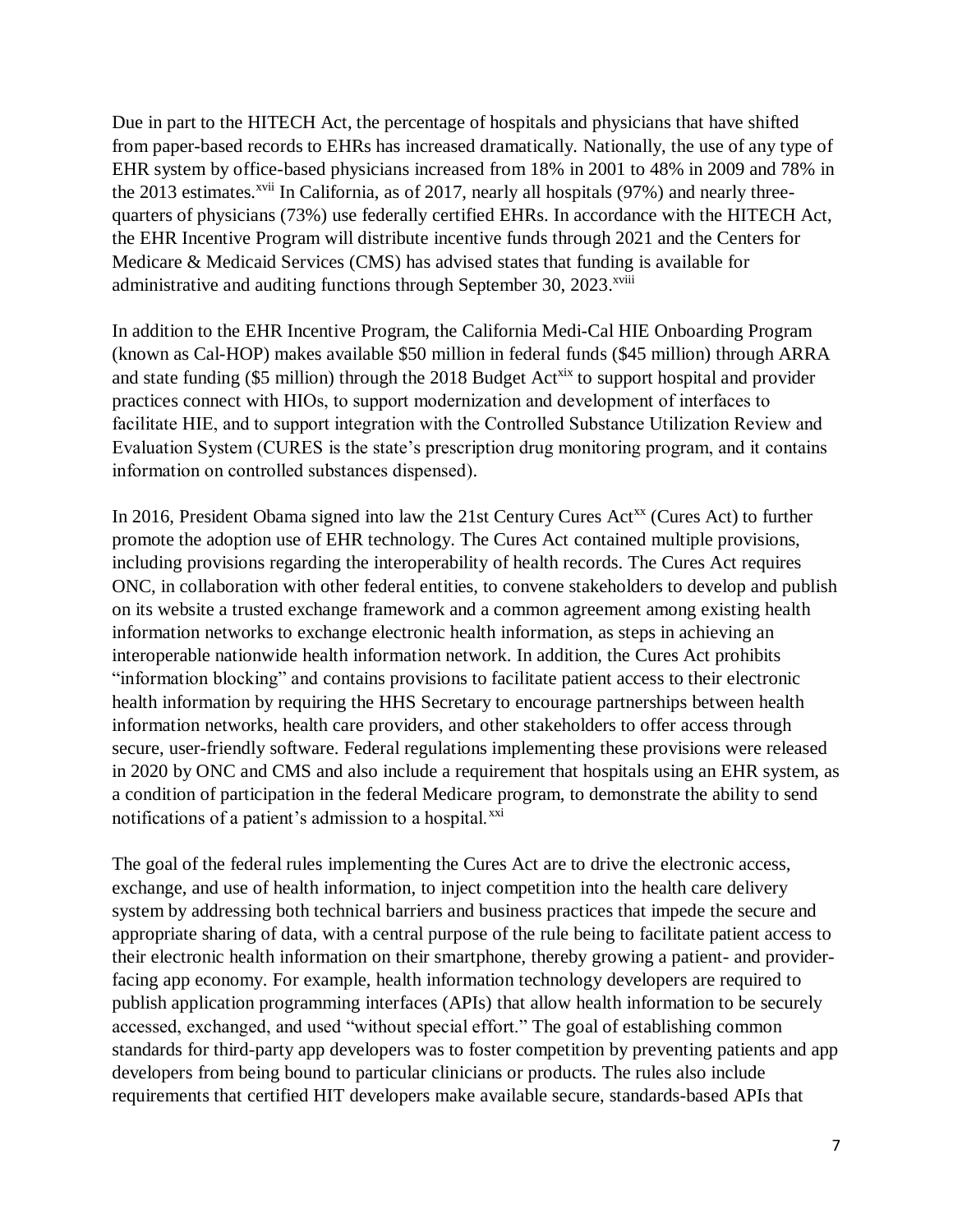facilitate a patients' use of their smartphones for accessing EHI at no cost.

#### **Conclusion**

 $\overline{\phantom{a}}$ 

A fundamental issue related to state HIE policy is what is the state role in HIE. Despite progress in the adoption and use of EHRs and the existence of private and nonprofit networks and regional HIOs, there are gaps in California's HIE landscape. To determine the appropriate role of the state, it is necessary to understand the policy goal of expanded HIE. Central to the question of the state role is what HIE means and what policy goals are aimed to be achieved. For example, the breadth and depth of HIE that is exchanged, how it is exchanged ("push" and "pull"), whether patient information is integrated into provider's EHR, and whether patient health information is centrally stored versus remaining with health care providers vary under existing arrangements. A statewide HIE policy can be aimed at multiple goals – to provide real-time information to treating clinicians at the point of care, to push alerts to health care providers of medical events involving assigned patients, to improve the care coordination of patients with chronic conditions seeing multiple health care providers, to provide team-based care, to enable the state to monitor and respond to public health threats, to enable providers to access communicable disease data reported directly to the state, to reduce duplicative services, to prevent adverse drug reactions and medication errors, and to enable alternative payment methodologies. Central to all these issues is how state HIE policy can improve the quality, delivery and cost of health care.

<sup>&</sup>lt;sup>i</sup> Office of the National Coordinator for Health Information Technology. 'Gaps in Individuals' Information Exchange,' Health IT Quick-Stat #56.

dashboard.healthit.gov/quickstats/pages/consumers-gaps-in-information-exchange.php.June 2019.

ii Pham HH, Schrag D, O'Malley AS, Wu B, Bach PB. Care patterns in Medicare and their implications for pay for performance. N Engl J Med 2007; 356: 1130-1139. <http://www.nejm.org/doi/full/10.1056/NEJMsa063979>

iii Pham HH, O'Malley AS, Bach PB, Saiontz-Martinez C, Schrag D. Primary care physicians' links to other physicians through Medicare patients: the scope of care coordination. Ann Intern Med. 2009; 150: 236-428.

iv CDC, Public Health Professionals Gateway, Public Health Law, "The Use of Health Information and Public Health" at:

<https://www.cdc.gov/phlp/publications/topic/healthinformation.html>

<sup>v</sup> Sujansky J. Promise and Pitfalls: A Look at California's Regional Health Information Organizations. California Health Care Foundation January 2019 at: [https://www.chcf.org/wp](https://www.chcf.org/wp-content/uploads/2019/01/PromisePitfallsCARegionalHIO.pdf)[content/uploads/2019/01/PromisePitfallsCARegionalHIO.pdf](https://www.chcf.org/wp-content/uploads/2019/01/PromisePitfallsCARegionalHIO.pdf)